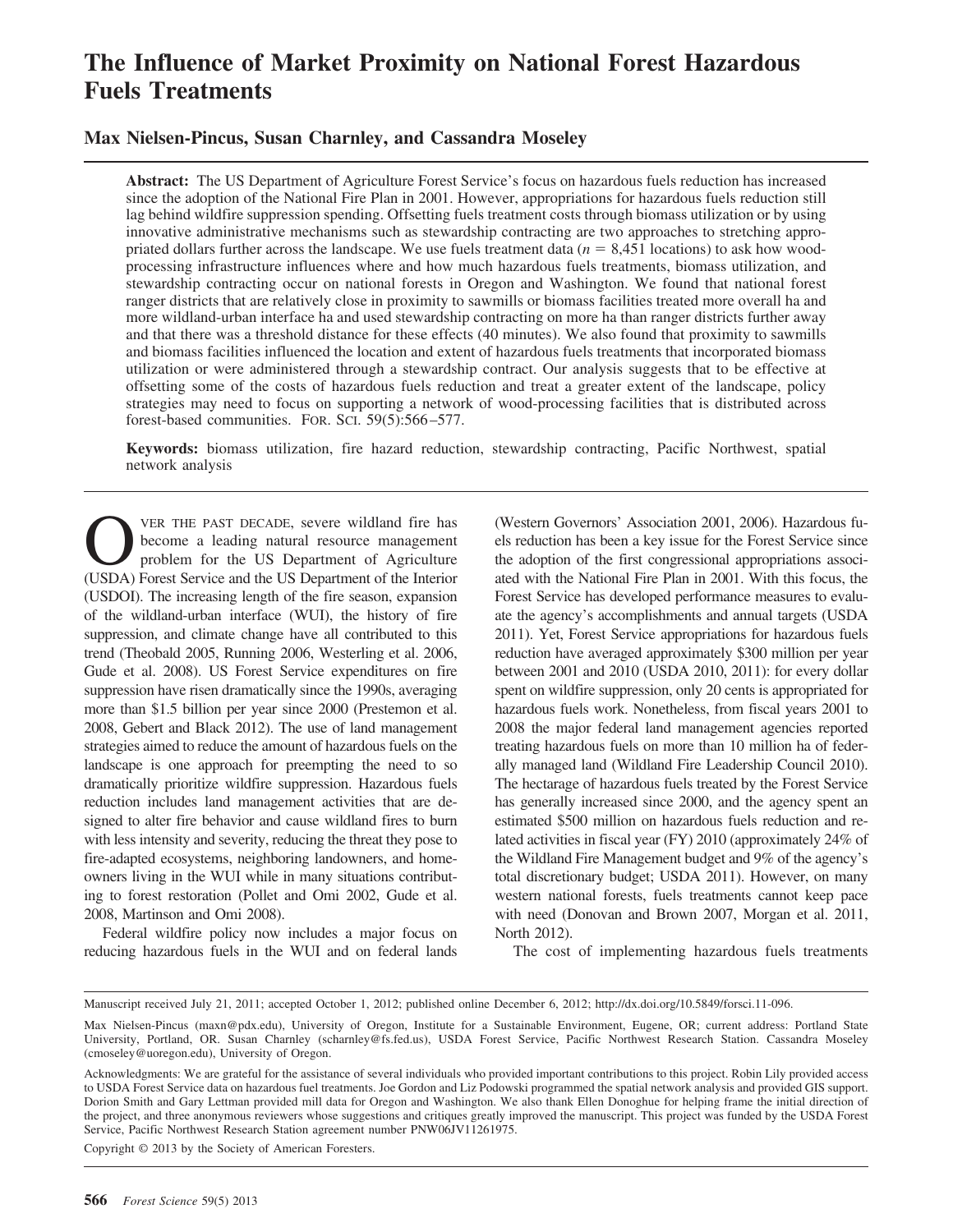creates a significant challenge for changing fire behavior across large landscapes (Daugherty and Fried 2007). The small-diameter wood and brush that pose the greatest risk for catastrophic wildfire typically have limited commercial value. Consequently, there is relatively little ability to draw on traditional wood products markets to help offset the cost of treatments (Evans 2008, Aguilar and Garrett 2009, Sundstrom et al. 2012). The financial feasibility of transporting small-diameter trees over long distances in regions such as the western United States increases the challenge of finding markets to help offset the costs of hazardous fuels treatments with a revenue source (Daugherty and Fried 2007). In an era when congressional funding is increasingly scarce relative to the scope of the problem (Moseley and Reyes 2008) and traditional wood products markets are increasingly costly to reach, how can the federal government accomplish hazardous fuels reduction work in a cost-effective manner and reduce suppression costs, natural resource damage, and fire risk to local communities?

Adding value to the materials generated from hazardous fuels treatments continues to have the potential to improve the financial margins on hazardous fuels reduction work but requires market innovation, planning, and investment to create value where it did not exist in the past. Use of stewardship contracting is one way to undertake fuels reduction. Authorized by Congress in the early 2000s, stewardship contacting allows the Forest Service to sell goods (e.g., timber) and purchase services (e.g., removal of hazardous fuels) in a single contract, allowing for more comprehensive and cost-effective treatment. Stewardship contracting can also help increase social agreement among forest stakeholders to proceed with hazardous fuels reduction efforts that involve timber removal because the stewardship contracting process incorporates stakeholder collaboration (Moseley and Davis 2010, Becker et al. 2011a). In addition, stewardship contracting can potentially overcome the supply barrier to developing biomass utilization infrastructure in which federal lands are the main source of supply and unpredictable harvests have been a problem in the past (Hjerpe et al. 2009, Becker et al. 2011a). Stewardship contracts can be awarded for up to 10 years, increasing the certainty of supply.

In addition to stewardship contracting, policymakers, forest managers, community organizations, and businesses have been increasingly focused on biomass utilization. Biomass utilization is often achieved by allowing businesses to purchase the minimal value materials generated from hazardous fuels projects. The income from sale of the minimal value biomass can help to reduce the net costs of hazardous fuels reduction while creating renewable energy and economic development opportunities for rural communities (Aguilar and Garrett 2009, Sundstrom et al. 2012). Biomass may be used for thermal or electrical energy generation or for small-diameter wood products; biomass may bring new and emerging markets into forest management.

Both stewardship contracting and the increasing focus on biomass utilization are strategies for reducing the net costs of treating hazardous fuels that rely on the existence or development of sawmills and biomass facilities with the capacity to use biomass or small-diameter wood harvested within a cost-effective distance. However, it has not been empirically demonstrated whether and to what extent local markets for biomass affect hazardous fuels reduction, nor is it clear how close sawmills and biomass utilization facilities need to be to treatment locations to affect hazardous fuels reduction efforts. Transportation can be a significant component of the costs associated with biomass utilization (Young et al. 1988, Abbas et al. 2008, Becker et al. 2009, Wu et al. 2011) and is often cited as a barrier, suggesting that sawmills and biomass facilities located far from treatment locations may not create viable markets for low-value material (Becker et al. 2011a). Becker et al. (2009) suggested that decreasing the proximity of markets to harvest sites is the only strategy that will offset hazardous fuels reduction costs in a meaningful way. Although there have been numerous theoretical assessments of supply availability (e.g., Daugherty and Fried 2007, Barbour et al. 2008, Jones et al. 2010, Wu et al. 2011), actual empirical studies of market influences are limited (however, see Evans 2008).

The objective of this article is to understand the role of wood products markets in accomplishing hazardous fuels reduction on national forest lands. Specifically, we examine the hectarage of hazardous fuels treatments, the utilization of biomass, and the administration of stewardship contracts in relation to the location of sawmills and biomass facilities in Oregon and Washington, USA. We consider three main research questions:

- 1. Do forest managers on ranger districts that are located in closer proximity to sawmills and biomass facilities use biomass from more hectarage, administer stewardship contracts over greater areas, and treat more overall hectarage of hazardous fuels than those on ranger districts located further away?
- 2. Within a given ranger district, does the location of sawmills and biomass facilities influence where biomass utilization, stewardship contracting, and other hazardous fuels treatment activities occur?
- 3. Does a threshold exist beyond which the proximity to sawmills and biomass facilities ceases to influence the location and extent of biomass utilization, stewardship contracting, and hazardous fuels treatments?

## **Materials and Methods** *Study Area*

The Oregon and Washington administrative region of the Forest Service (Pacific Northwest Region, Region 6) includes 16 national forests and 66 ranger districts that encompass approximately 10 million ha of Oregon and Washington.<sup>1</sup> The buildup of wildland fuels is increasingly recognized as a problem in Pacific Northwest forests, especially on the drier, more fire-adapted East side of the Cascade Mountains and in southern Oregon where forests have increasingly departed from their historical fire regimes (Daugherty and Fried 2007). Management treatments to reduce the impact of fuels on wildfire hazard are common in these locations, as forest managers and the public have increasingly reached agreement on the need to mitigate wildfire hazard around communities and to restore fire-adapted ecosystems.

Oregon and Washington have a long history of forest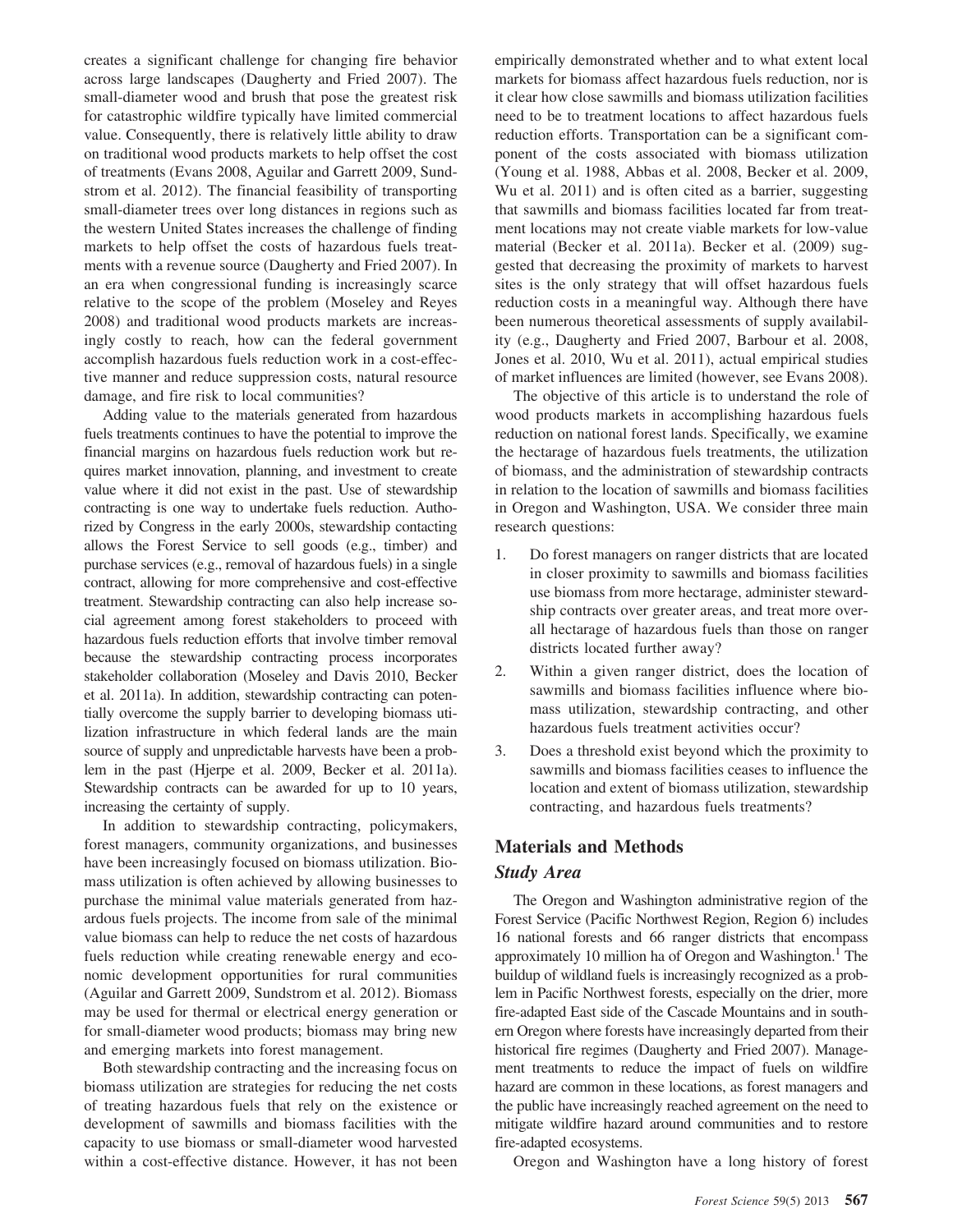management and wood products industry infrastructure, including sawmills and other facilities that convert wood to energy. Both states also have enacted policies to develop and support woody biomass-based energy capacity (Becker et al. 2011b). The region also has an extensive network of forest roads and highways and a workforce engaged in natural resource management. Although the number of sawmills has declined over the past several decades, the productive forests of western Oregon and Washington supported nearly 200 primary wood processing mills in 2005 (Prestemon et al. 2005, Spelter and Alderman 2005). Sawmill density is more sporadic east of the Cascade Mountains, but mills remain important there for forest management. Representative of many of the same challenges and opportunities faced throughout the western United States and nationally, the Pacific Northwest provides a microcosm of forest diversity, management strategies, and distribution of sawmills and biomass facilities.

#### *Data Sources and Generation*

To empirically test the relationship between the location of wood products markets and implementation of hazardous fuels treatments, we conducted an analysis based on three spatial data sets: hazardous fuels treatment records, sawmill and biomass facility locations, and a detailed road and highway network for Oregon and Washington (Figure 1).

#### *Hazardous Fuels Treatment Records*

In October 2010, we obtained hazardous fuels treatment records for Region 6 of the Forest Service for FY 2005–2010 from the National Fire Plan Operating and Reporting System (NFPORS) and the Forest Service Activity Reporting System (FACTS). Forest Service data in NFPORS are generated from the FACTS, the agency's performance tracking system. NFPORS was originally created by the Forest Service and Department of Interior to track National Fire Plan accomplishments. The data included 16,649 treatment records for the two-state study area. Each treatment record included attributes about the location, size and type of treatment, funding source, administrative mechanism used to accomplish the treatment, and time when the treatment was completed and information on whether the treatment occurred in the WUI and whether biomass from the treatment was used. We did not obtain data on volume of biomass utilization or removal. We used the latitude and longitude of the treatment locations to map the activities in a geographic information system (GIS). For quality control we excluded 25 treatment locations for which the latitude/longitude was missing, was clearly input incorrectly (e.g.,  $1N$ ,  $-2W$ ), or occurred outside of the boundaries of Oregon and Washington. We also followed the methodology of Schoennagel et al. (2009) and deleted treatment locations that were duplicated more than 10 times in a given year. Doing so eliminated 47 locations that were recorded as the treatment location for more than 1,200 treatment observations. The remaining treatment records included 99.2% of the original treatment locations, twothirds of which included only one treatment per location per year. Last, because a number of administrative units

reported relatively few hazardous fuels treatments, we focused our analysis on national forest ranger districts that reported more than 1,000 ha of hazardous fuels treatments over the 6-year study period. This final step removed an additional 431 treatment locations, leaving approximately 95% of the original treatment locations.

#### *Primary Wood Processing and Utilization Facilities*

We developed a GIS data set of sawmills and biomass utilization facilities as a proxy for wood products and wood fuels markets. We included only the 197 sawmills and 34 biomass facilities that were in operation during the 2005–2010 time period represented by the treatment data. To develop the facilities data set, we gathered data from a number of secondary public and private sources, and ground-truthed the data with assistance from the Oregon Department of Forestry, the Washington Department of Natural Resources, and key community and industry informants. For biomass facilities, we sourced facility locations from the Oregon Department of Energy's *Oregon Bioenergy Book* (Oregon Department of Energy 2009), US States Environmental Protection Agency's eGRID database (US Environmental Protection Agency 2010), and the Northwest Power and Conservation Council's biomass generation map (Northwest Power and Conservation Council 2011). A list of unique sawmills and wood energy facilities was created based on information gathered from all sources, and each facility was attributed with name, type, and location (latitude and longitude). Facilities were then imported into a GIS and mapped. Capacity data for the facilities were unavailable.

We included sawmills in our data set because many have been retooled to process small-diameter trees (down to 7 in. in some cases) and because wood products processing infrastructure and biomass energy facilities are often codependent (Becker et al. 2011a). We did not include other mill types (such as cedar and bark products, log furniture, and post and pole) because many of these facilities have low capacity and are geared toward smaller niche markets and are therefore not comparable to sawmills and biomass facilities in creating market demand for forest products.

#### *Roads and Highways*

We obtained detailed digital GIS road and highway coverages from the USDOI Bureau of Land Management Oregon and Washington regional office (US Department of the Interior 2011). The data include more than 1.8 million road segments for Oregon and Washington at the 1:24,000 scale and are derived from a variety of sources including Bureau of Land Management, Forest Service, US Geological Survey, digital line graphics, state departments of transportation, counties, and a variety of other state, federal, and local sources. We used the ArcGIS integrate tool to perform one major preprocessing step on the roads and highways layer (using a 0.00025-degree cluster tolerance) to ensure that all road and highway segments were spatially connected in the network. The integrate process simplified the network slightly by merging road and highway segments within about 15 m of each other. At this scale we could not account for road closures.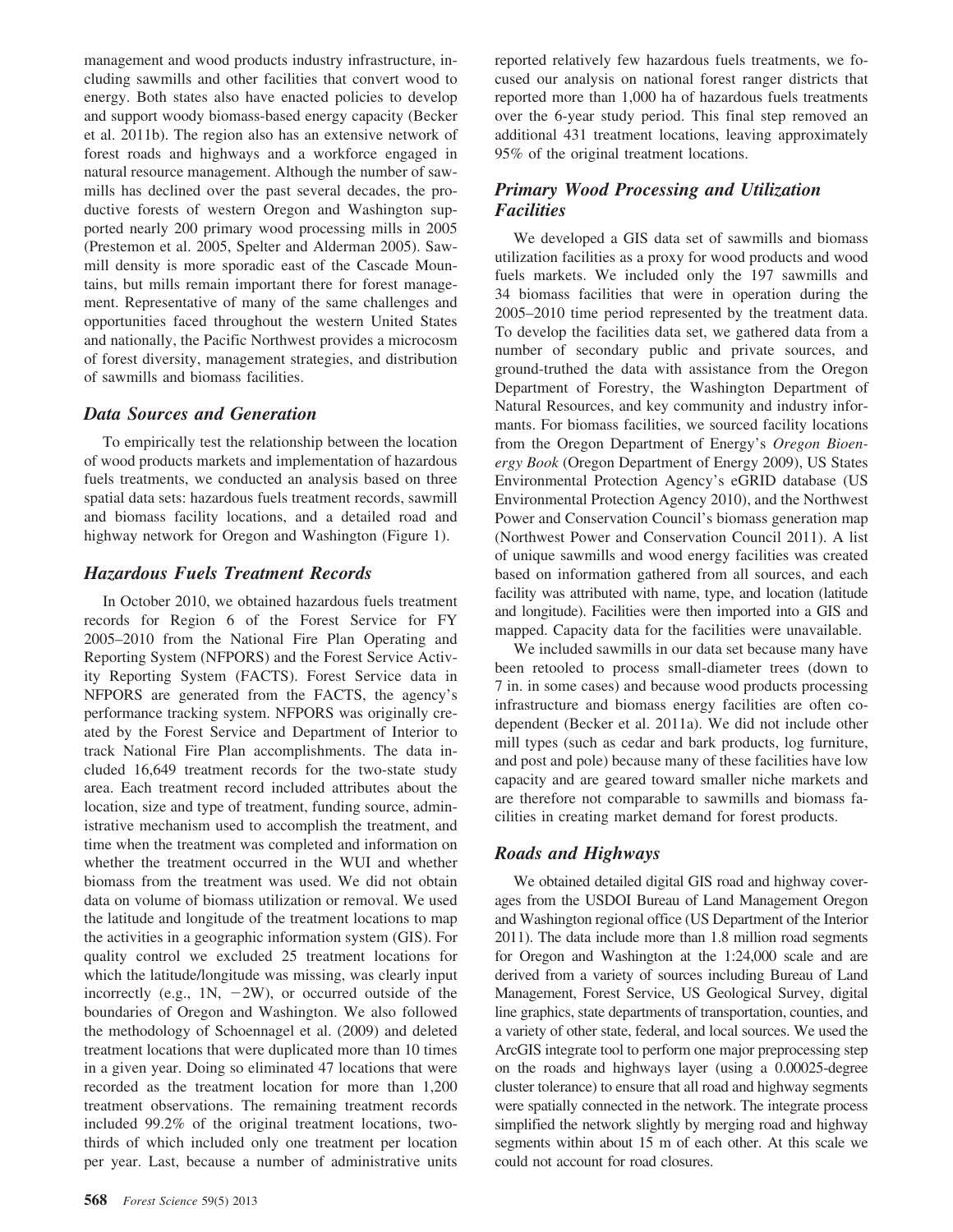

**Figure 1. Travel time surface for hazardous fuel treatments (black circles) and sawmill and biomass facilities (orange circles) in Oregon and Washington. National forest boundaries are outlined in green.**

### *Generating Proximity Between Treatment Locations and Facilities*

We conducted a network analysis using ESRI's ArcGIS Network Analyst tool to generate travel distance and times from treatment locations to facilities. To run the network analysis, we first associated all treatment and facility locations with their closest point in the road network. Second, we programmed all state highways and interstates with an average travel speed of 80 km/h, and all other roads with an

average travel speed of 40 km/h. We then selected the shortest travel time route between each treatment location and a sawmill or biomass facility. Although the choice of the two travel speeds greatly oversimplifies reality, we made this decision to increase the likelihood that the network analysis preferentially generated routes between treatments and facilities that used highways and interstates over other potentially shorter distances, but longer travel time and more expensive routes.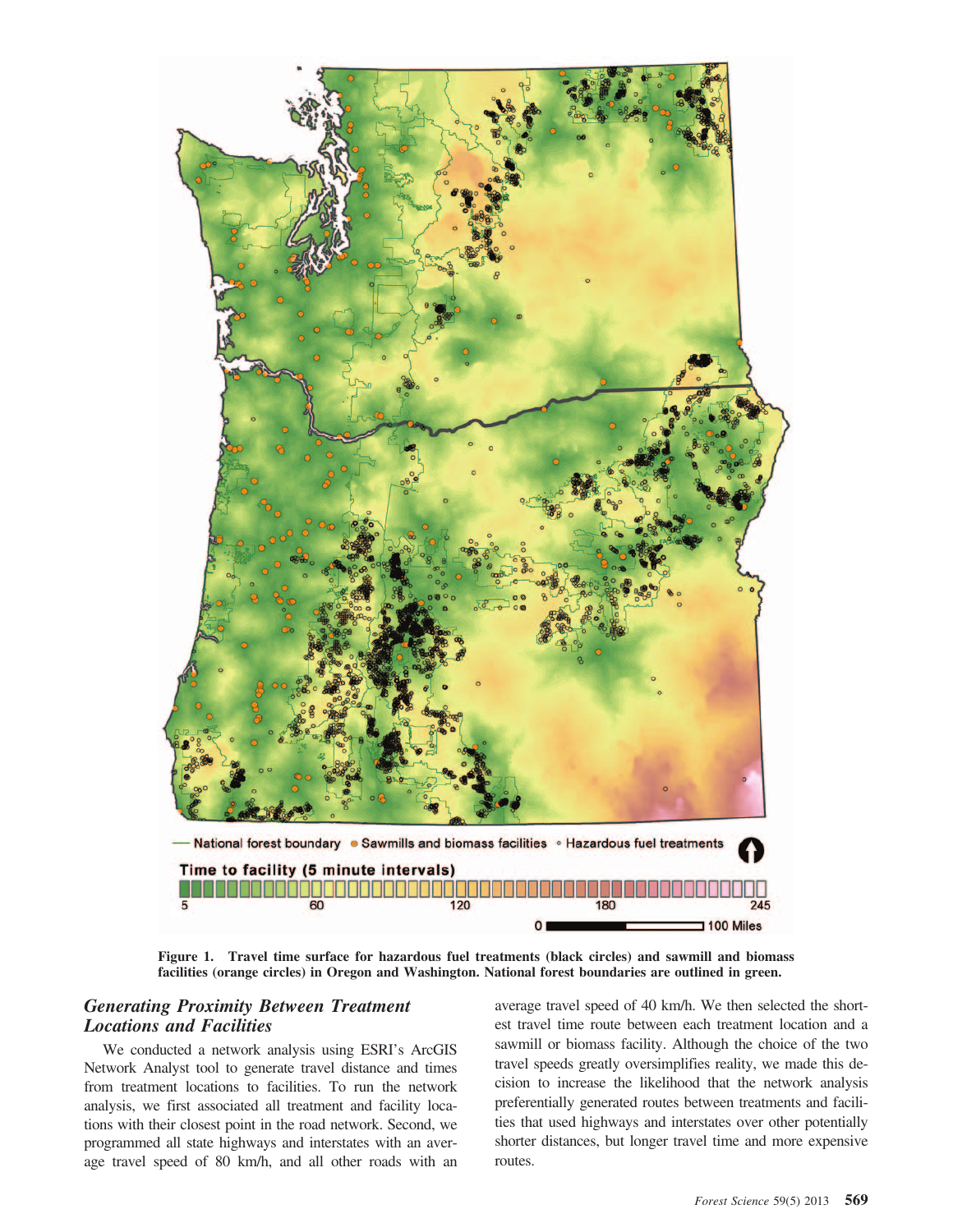

**Figure 2. Conceptual diagram of hazardous fuels treatment proximity to wood-using markets. Each black dot represents 1 acre treated and the treatment summary represents the number of acres treated within each bandwidth of time from the wood-using sawmills and biomass facilities.**

We use the term *proximity value* to refer to the travel time generated by the network analysis for each treatment location to indicate that these results are proximate rather than precise estimates of travel time. After the generation of proximity values for each treatment location, we aggregated the hectarage of hazardous fuels treated in 5-minute bands of proximity to sawmills and biomass facilities (i.e., the number of ha treated within 5 minutes, within 10 minutes, within 15 minutes, and so on) (Figure 2) for each ranger district. We do not infer or intend to imply that materials generated from hazardous fuels treatments actually travel these routes or even leave the treatment locations at all; rather, we used the ha treated within given bands of proximity to represent the general influence of industry infrastructure on hazardous fuels treatments.

#### *Data Analysis*

We begin by summarizing the hazardous fuels treatment data for Oregon and Washington according to the number of treatment locations, total ha of treatments, ha of treatments in the WUI, ha of treatments by type, ha from which biomass was used, use of administrative mechanisms for accomplishing treatments, and treatment proximity to facilities. For each field we summarize the treatment data by geography (i.e., Oregon versus Washington), fiscal year (i.e., 2005–2010), treatment type, administrative mechanism, and market proximity.

To answer our first research question about whether ranger districts that are closer to facilities conduct more hazardous fuels treatments, use biomass from more treatments, and use stewardship contracting for more treatments, we grouped ranger districts into two groups. The first group included those ranger districts in which the average proximity of treatments to sawmills and biomass facilities was at or below the median proximity for all ranger districts; all other ranger districts were grouped into the second group. We provide a treatment summary for both the near and far districts and test whether ranger districts with relatively close sawmills and biomass facilities report more hazardous fuels treatments, more biomass utilization, and more stewardship contracting than those farther away using a Student's *t*-test to determine whether the differences between the groups are significant.

To answer our second research question about whether treatment locations within ranger districts are influenced by the location of sawmills and biomass facilities, we examined the hazardous fuels treatment data compiled into 5-minute bands of proximity to sawmills and biomass facilities. Our analysis is hierarchical, with the treatment data nested within ranger districts. To account for the hierarchical nature of our data, we used the Mixed Linear Model (MIXED) procedure in SAS. The random intercept regression model allows the regression model to vary by ranger district and was specified as

$$
y_{ij} = \beta_0 + \beta_1 x_{1ij} + \cdots + \beta_p x_{pi} + \gamma_j + \varepsilon_{ij}, \qquad (1)
$$

where  $y_{ij}$  is the ha treated in proximity band *i* on ranger district *j*,  $\beta_0$  is the average intercept across all ranger districts,  $\beta_{1ij}$ ...  $\beta_{pij}$  is the set of *p* slope coefficients for fixed effects  $x_{1ij} \cdots x_{pij}$ , and  $\gamma_i$  are  $\varepsilon_{ij}$  are uncorrelated random error terms (with a mean of 0 and variance parameterized by the data).  $\gamma$  can also be interpreted as the random intercept coefficient that specifies for a given ranger district the deviation in ha treated for that ranger district from the average ranger district. In essence, the random intercept corrects for differences in the magnitude of ha treated by different ranger districts. We used this model specification to create three regressions, each with different dependent variables: total ha treated, ha treated from which biomass was used, and ha treated in which the treatment occurred using stewardship contracting.

Our primary independent variable of interest was the proximity bandwidth value. We first tested for the significance of the proximity coefficient, expecting that, if significant, the proximity coefficient would be negative, reflecting fewer treatments occurring in areas further from facilities. We also included the hectarage treated within the WUI as a covariate in each regression so that any significant effects from proximity could be attributed independently of forest manager WUI preference. The Healthy Forest Restoration Act directs forest managers to use no less than 50% of allocated hazardous fuels funding to treat WUI areas (16 USC  $\S$  6513 (d)(1)(A)), and US wildfire policy provides more general direction to give priority to treatments in WUI areas over other areas (Vaughn and Cortner 2005, Schoennagel et al. 2009). We also controlled for the size of the ranger district (in ha) to ensure that our results were not simply an artifact of larger ranger districts accomplishing more treatments. In both covariate cases, we tested for the significance of the variables in explaining the hectarage of hazardous fuels treatments at a given proximity to facilities, expecting that if significant the covariate coefficient signs would be positive, reflecting a positive relationship between the reported hectarage of hazardous fuels treatments and preference for WUI and ranger district size. We also expected the results of the random intercept model to affirm our first research question, such that positive intercept values (i.e., more treatment hectarage) would be associated with ranger districts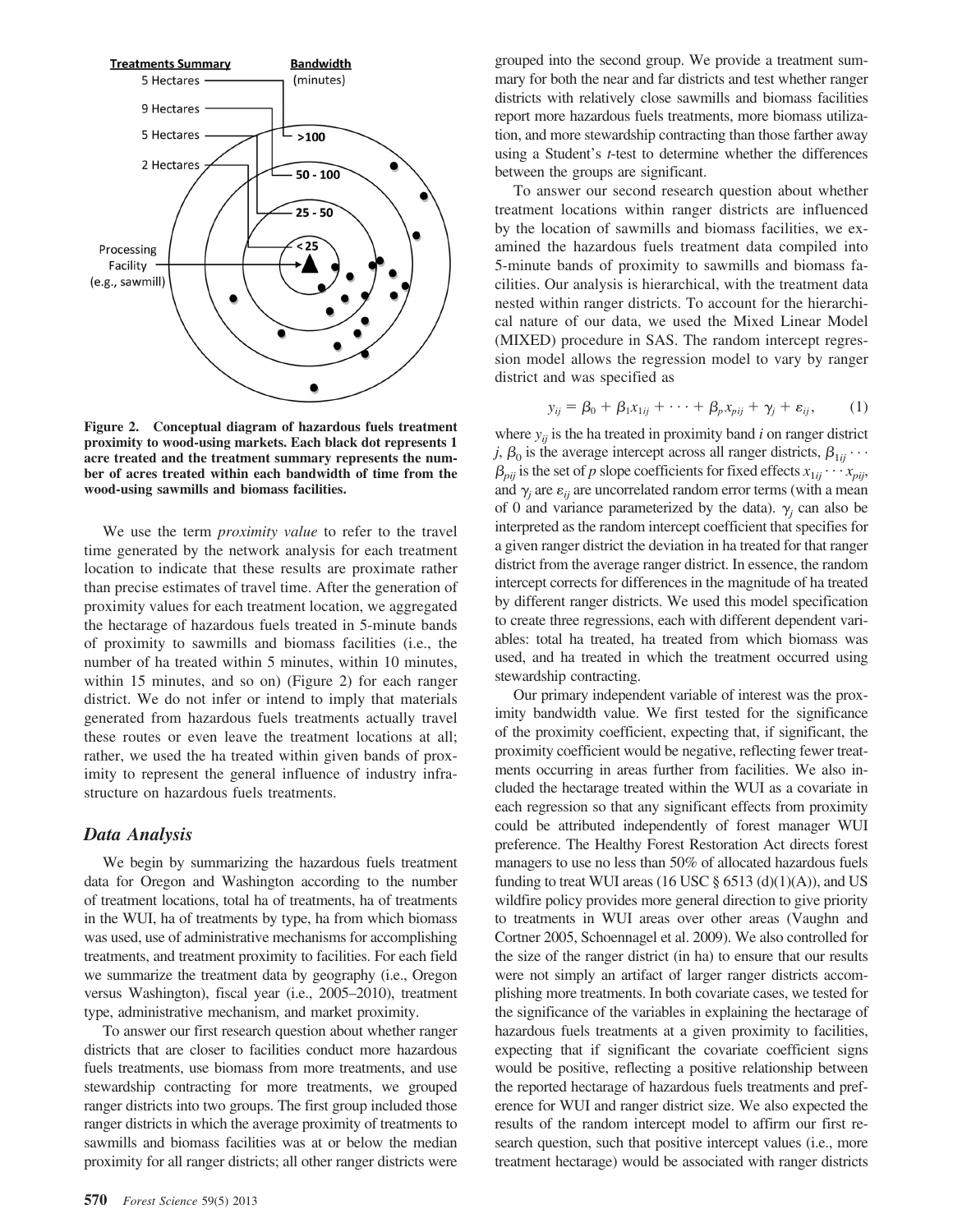with relatively nearby sawmills and biomass facilities, and negative intercept values (i.e., less treatment hectarage) would be associated with ranger districts that are relatively farther away.

To answer our third research question, we examined the concept of a threshold beyond which sawmills and biomass facilities had no influence on hazardous fuels treatments. First, to identify a potential threshold, we iteratively reran the random intercept regressions. In the first iteration, we included only those ranger districts for which the average proximity value was greater than 20 minutes. In the second iteration, we reran the random intercept regressions using only data from ranger districts for which the average proximity value was greater than 30 minutes, and so on in 10-minute increments through 60 minutes. We expected that at some threshold of proximity the effect of sawmill and biomass facility locations would cease to influence the hectarage of hazardous fuels treatments reported. Second, we examined the specific effects of proximity on individual ranger districts by reprogramming the random intercept regression to allow a full random effects model, incorporating both random slopes and intercepts by ranger district. We specified the new model similar to the random intercept model but with the addition of a slope coefficient estimated for each ranger district

$$
y_{ij} = \beta_0 + \beta_1 X_{1ij} + \dots + \beta_p X_{pij} + \gamma_{0j} + \gamma_{1j} \text{Proximity}_{ij} + \varepsilon_{ij}, \quad (2)
$$

where  $\gamma_{0i}$  is a random intercept coefficient for ranger district *j* and  $\gamma_{1i}$  is the slope coefficient for the random effect of proximity for ranger district *j*. We present the number of random slope coefficients that were significant, the number of ranger districts that were within the distance threshold, a  $\chi^2$  test for association between the two, and the odds that random slope coefficients are significant for ranger districts within and outside the threshold.<sup>2</sup>

#### **Results**

### *Hazardous Fuels Treatments in Oregon and Washington*

We excluded 20 ranger districts that reported fewer than 1,000 ha of hazardous fuels treatments over the 2005–2010 study period from the analysis. Excluded ranger districts reported an average of 460 ha treated per ranger district, ranging from 2 to about 1,000 ha 14 of these ranger districts were located west of the Cascade Mountains where wildfires are less common. Excluded districts did not exhibit bias in the average proximity to mills.

The remaining 46 ranger districts reported a total of 328,940 ha of hazardous fuels reduction at 8,451 treatment locations (Table 1), approximately 40% of which were reported to occur in a WUI area (Figure 3A). Over three-quarters of the reported hectarage treated occurred on forests in Oregon east of the Cascade Mountains (Figure 3B). The hectarage of reported hazardous fuels treatments increased from 12,576 ha in fiscal year 2005 to more than 80,000 ha reported in fiscal years 2009 and 2010 (Figure 3C). Administratively, the inhouse workforce accomplished the most treatment hectarage; service contracts and timber sales were used to accomplish

the second and third most hectarage, respectively. Stewardship contracts were used to accomplish only about 3% of all hectarage reported (Figure 3D). The majority of hectarage treated was accomplished mechanically<sup>3</sup> rather than with prescribed fire or other methods (Figure 3E). Nearly two-thirds of all reported hectarage treated occurred within approximately 50 minutes of sawmills and biomass facilities, yet some volume of biomass was used from only about 9% of the treated hectarage (Figure 3F).

#### *Do Closer Ranger Districts Conduct Hazardous Fuels Treatments Differently than Those Farther Away?*

The average proximity to sawmills and biomass facilities of the median ranger district was 43 minutes. Taken together, the 23 "closer" ranger districts reported nearly 75,000 more total ha treated, 60,000 more ha treated in a WUI, more hectarage from which biomass was used, and more hectarage administered with a stewardship contract than the 23 ranger districts for which the average treatment location was farther from a facility than the median proximity (Table 2). Closer ranger districts reported treating more than 8,500 ha on average; ranger districts farther than the median proximity reported treating only about 5,500 ha  $(t = 1.74; P = 0.08)$ . These close ranger districts also reported nearly 2.9 times the number of ha treated in the WUI ( $t = 2.35$ ;  $P = 0.02$ ) and administered more than 4.5 times the ha treated using stewardship contracting  $(t = 1.94; P = 0.05)$  than their counterparts on ranger districts far from sawmills and biomass facilities. Although closer ranger districts also reported more biomass utilization, the average hectarage of treatment from which biomass was used did not significantly differ between the two groups of ranger districts  $(t = 1.24; P = 0.22)$ .

Mixed-effects regression results also support the finding that ranger districts closer to sawmills and biomass facilities conduct more total treatments, use biomass from a greater number of their treated ha, and administer more ha of treatments through stewardship contracts, even after controlling for the number of ha treated in the WUI and the size of the ranger district. As expected, random intercept values varied from negative to positive, with closer ranger districts tending to have greater intercept values and farther ranger districts having smaller intercept values, indicating that ranger districts in closer proximity to markets tend to do more overall treatments, biomass utilization, and stewardship contracting.

### *Does Proximity to Facilities Influence Where Hazardous Fuels Treatments Occur within a Ranger District?*

Travel times from treatment locations to the closest facility in our model ranged from less than 5 minutes to nearly 200 minutes and varied substantially by ranger district. Proximity to sawmills and biomass facilities did not significantly influence where on a ranger district the hectarage of all hazardous fuels treatments occurred. However, proximity did significantly influence where the hectarage treated occurred from which biomass was used and for which stewardship contracts were used (Table 3, Panel A). Proximity regression coefficients for both the biomass utilization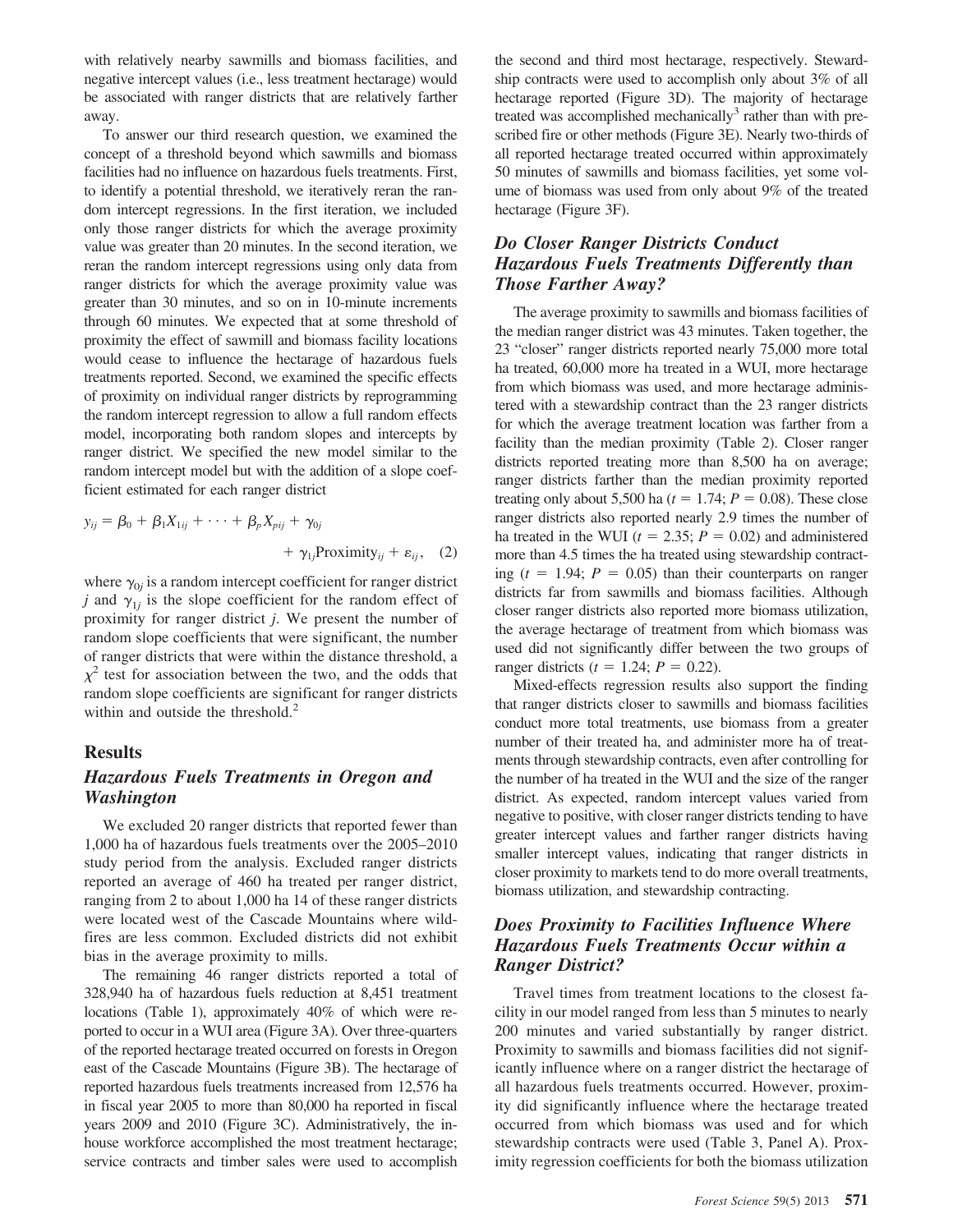|                          |       | Total<br>Treatment<br>locations<br>treatments | WUI<br>treatments | Mechanical<br>treatments | Market proximity |               |
|--------------------------|-------|-----------------------------------------------|-------------------|--------------------------|------------------|---------------|
|                          |       |                                               |                   |                          | $<$ 50 min       | $\geq 50$ min |
|                          |       |                                               | $\dots(n)$        |                          | $(ha)$           |               |
| Total                    | 8,451 | 328,940                                       | 126,427           | 175,953                  | 218,904          | 110.036       |
| Oregon                   |       |                                               |                   |                          |                  |               |
| Eastside                 | 5,210 | 213,851                                       | 64,422            | 116,091                  | 152,986          | 60,865        |
| Westside                 | 1,139 | 43,519                                        | 15,521            | 25,558                   | 31,174           | 12,345        |
| Washington               |       |                                               |                   |                          |                  |               |
| Eastside                 | 1,887 | 68,023                                        | 46,259            | 32,628                   | 31,341           | 36,682        |
| Westside                 | 220   | 3,547                                         | 225               | 1.675                    | 3.404            | 144           |
| Fiscal years             |       |                                               |                   |                          |                  |               |
| 2005                     | 368   | 12,576                                        | 7,235             | 10,128                   | 11,086           | 1,491         |
| 2006                     | 484   | 21,830                                        | 6,485             | 11,416                   | 12,593           | 9,237         |
| 2007                     | 1,728 | 66,768                                        | 24,434            | 32,105                   | 41,056           | 26,522        |
| 2008                     | 1,619 | 58,591                                        | 22,921            | 28,895                   | 35,544           | 23,048        |
| 2009                     | 1,993 | 87,285                                        | 33,982            | 46,147                   | 63,368           | 23,917        |
| 2010                     | 2,259 | 81,889                                        | 31,370            | 47,261                   | 55,259           | 26,630        |
| Treatment types          |       |                                               |                   |                          |                  |               |
| Prescribed fire          | 2,651 | 145,174                                       | 49,139            |                          | 12,111           | 82,420        |
| Mechanical thinning      | 4,780 | 103,602                                       | 42,687            |                          | 76,172           | 27,430        |
| Other mechanical         | 2,705 | 55,512                                        | 29,358            |                          | 44,129           | 11,384        |
| Forest harvest           | 666   | 16,839                                        | 2,310             |                          | 12,111           | 4,728         |
| Other treatments         | 146   | 7,814                                         | 2,932             |                          | 4,073            | 3,741         |
| Administrative mechanism |       |                                               |                   |                          |                  |               |
| In-house workforce       | 3,260 | 147,626                                       | 60,148            | 23,742                   | 88,805           | 58,822        |
| Service contracts        | 3,363 | 92.243                                        | 40.095            | 86,945                   | 68,615           | 23.628        |
| Timber sale              | 1,465 | 42,149                                        | 11,484            | 42,139                   | 31,775           | 10,374        |
| Stewardship contract     | 183   | 10,850                                        | 4,398             | 10,419                   | 9.045            | 1,805         |
| Grants and agreements    | 36    | 4,347                                         | 3,641             | 4,016                    | 3,380            | 966           |
| Other mechanisms         | 125   | 31,724                                        | 6,661             | 8,692                    | 17,284           | 14,440        |
| Market proximity         |       |                                               |                   |                          |                  |               |
| $<$ 50 min               | 5,923 | 218,905                                       | 93,750            | 132,412                  | 218.904          |               |
| $>50$ min                | 2,528 | 110,036                                       | 32,676            | 43,541                   |                  | 110.036       |
| Biomass utilized         | 1,218 | 31,007                                        | 11,129            | 29,760                   | 22,504           | 8,504         |

**Table 1. Hazardous fuels treatment attributes for Oregon and Washington reported by USDA Forest Service Region 6 to the National Fire Plan Operating and Reporting System.**

Only ranger districts that treated more than 1,000 ha are included. The 20 ranger districts that treated fewer total acres averaged 459 ha treated over the 6-year study period; 14 of these 20 ranger districts were westside ranger districts.

and stewardship contracting regression were negative, indicating that within a given ranger district, fewer ha were treated using these mechanisms as the distance to facilities increased. The WUI was also a significant influence on each of the models, indicating that WUI treatment ha positively influence the total hectarage of treatments, biomass utilization, and stewardship contracting. However, in the biomass utilization and stewardship contracting models, the strength of the influence of WUI was substantially smaller than the influence of proximity, a further indication of the importance of nearby sawmills and biomass facilities for biomass utilization and stewardship contracting. Ranger district size did not significantly influence any of the three models.

### *Does a Threshold Exist Beyond which Proximity to Facilities Has No Influence on Hazardous Fuels Treatments?*

The influence of proximity to sawmills and biomass facilities on biomass utilization and stewardship contracting was not consistently significant across all ranger districts. Proximity ceased to influence biomass utilization and stewardship contracting when we included only those ranger districts for which the average treatment was greater than 40 minutes from a facility (Table 3, Panel B). In each of these subset regressions, the results demonstrated patterns of overall model fit similar to the full regression, with a similar influence from the WUI treatments (remaining a relatively smaller effect than proximity), and no significant influences from ranger district size.

Reprogramming the regression model to allow the effect of proximity to vary by ranger district (i.e., random slope and random intercept models) helped to identify specific ranger districts for which the influence of proximity to sawmills and biomass facilities was a significant influence on the variables of interest in this study. Most of the ranger districts on which proximity influenced where hazardous fuels treatments were located were within the 40-minute threshold. We used a contingency table to cross-tabulate the count of significant random slope coefficients and the count of being within the 40-minute threshold to compare the odds of having a significant slope coefficient relative to being near to or far from market infrastructure (Table 4). Ranger districts within the 40-minute threshold exhibited 5.3 times greater odds of exhibiting a pattern of locating hazardous fuels treatments disproportionately closer to sawmills and biomass facilities ( $\chi^2$  = 4.03, *P* < 0.05) than those ranger districts beyond the 40-minute threshold, which were more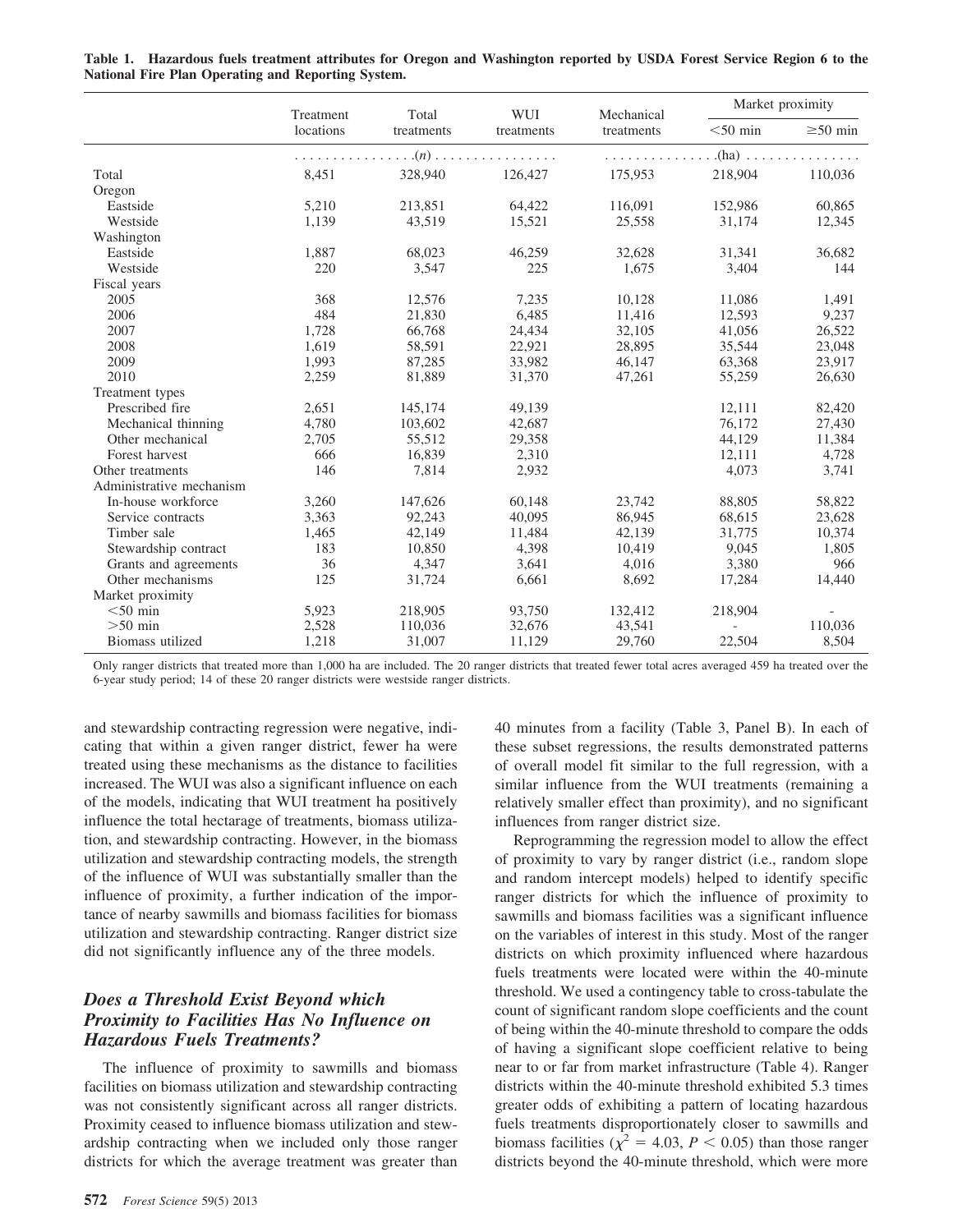

**Figure 3. Summary of hazardous fuels treatment characteristics on national forests in Oregon and Washington between fiscal years 2005 and 2010.**

likely to locate hazardous fuels treatments randomly with respect to the distance to market infrastructure.

Biomass utilization also exhibited a meaningful pattern. Of the ranger districts within the 40-minute threshold, 45% (9 of 20) exhibited a significant effect of proximity to sawmills or biomass facilities on biomass utilization, whereas only 15% (4 of 26) of ranger districts beyond the threshold exhibited this effect ( $\chi^2$  = 4.55, *P* = 0.03). Finally, proximity to sawmills and biomass facilities strongly influenced the use of stewardship contracting. Every ranger district for which there was a significant relationship between proximity and the location of hazardous fuels treatments administered by stewardship contracting was within the 40-minute threshold ( $\chi^2$  = 10.36, *P* < 0.01). These observed patterns indicate that proximity to market infrastructure can play an important role in hazardous fuels treatment decisions, especially for forest managers within reach of market infrastructure.

#### **Discussion**

The task of making hazardous fuels treatments more cost-effective to reduce wildfire risks to communities and forest resources rests heavily on adding value to the materials generated from hazardous fuels reduction. Markets can help offset the costs of hazardous fuels treatments through the utilization of woody biomass and other small-diameter materials generated from treatments (Becker and Viers 2007). We examined hazardous fuels reduction accomplishments on national forests in Oregon and Washington to investigate whether the location of sawmills and biomass facilities affected the number of ha treated, the location of treatments, and the types of treatments and mechanisms used to accomplish hazardous fuels reduction. We also examined how close sawmills and biomass facilities need to be to national forests to significantly influence hazardous fuels reduction accomplishments.

We found that although nearly two-thirds of hazardous fuels treatments were located within about 60 km (about 50 minutes) of sawmills and biomass facilities, biomass was used from only about 9% of the hectarage treated. Forest managers on ranger districts that were closer than the median ranger district to sawmills and biomass facilities reported significantly higher overall treatment hectarages, more treated ha in the WUI, and more use of stewardship contracting. In addition, although not statistically significant, these ranger districts also used biomass from 70% more total ha; the greater hectarage constituted a similar proportion of their total treatment area (Table 2).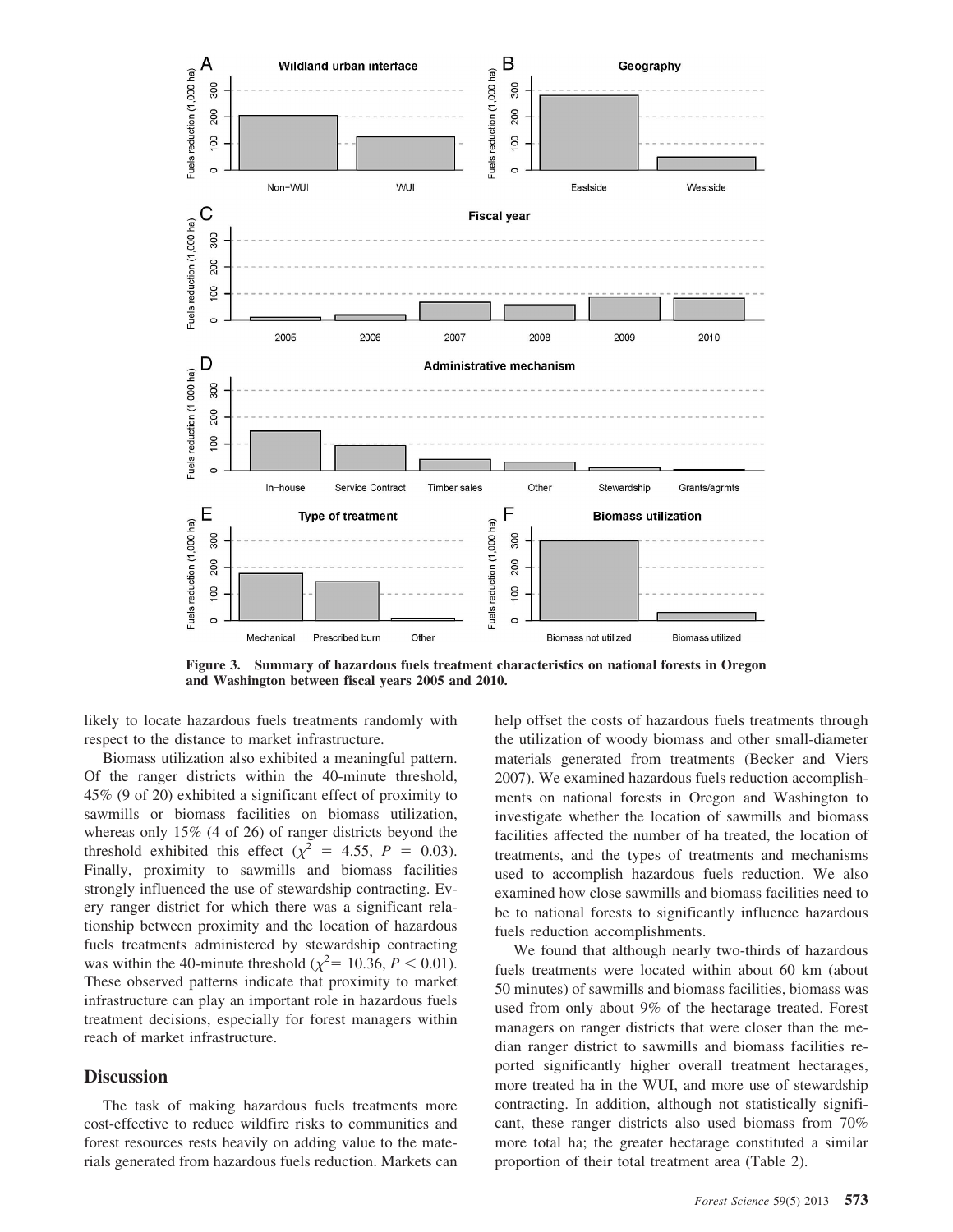#### **Table 2. Summary of hazardous fuels treatment attributes grouped by those ranger districts that reported treatments closer to and further from market infrastructure than the median ranger district (43 minutes).**

|                                                | Ranger districts close<br>to facilities | Ranger districts far<br>from facilities |
|------------------------------------------------|-----------------------------------------|-----------------------------------------|
| No. of ranger districts                        | 23                                      | 23                                      |
| Median treatment proximity to market (minutes) | 32                                      | 55                                      |
| Total treatments (ha for all ranger districts) |                                         |                                         |
| Treated                                        | 201,097 (100%)                          | 127,843 (100%)                          |
| Treated in the WUI                             | 93,769 (47%)                            | 32,657(26%)                             |
| Biomass utilization                            | 19,446 (10%)                            | 11,562(9%)                              |
| Stewardship contracting                        | 8.907(4%)                               | 1.944(2%)                               |
| Average treatments (ha per ranger district)    |                                         |                                         |
| Treated*                                       | 8,743 (100%)                            | 5,558 (100%)                            |
| Treated in the WUI+                            | 4,077(47%)                              | $1,420(26\%)$                           |
| Biomass utilization                            | 859 (10%)                               | 506 (9%)                                |
| Stewardship contracting†                       | 387 (4%)                                | 85(2%)                                  |

Only ranger districts that treated more than 1,000 ha are included. The 20 ranger districts that treated fewer total acres averaged 459 ha treated over the 6-year study period; 14 of these 20 ranger districts were westside ranger districts.

 $* P < 0.10$  (*t*-tests for differences in average acres treated between groups).

 $\dagger P < 0.05$ .

**Table 3. Mixed-effects regressions of proximity on respective dependent variables controlling for ha of treatments within the WUI and national forest size, with random intercept summary by national forest ranger district (Panel A) and subset regressions indicating that proximity for biomass utilization and stewardship contracting ceases to be significant on ranger districts where the average treatment is >40 minutes from a sawmill or biomass facility (Panel B).**

| Dependent variable                          | Total acres treated<br>for hazardous fuels | Acres from which<br>biomass was used | Acres administered by<br>stewardship contracting |
|---------------------------------------------|--------------------------------------------|--------------------------------------|--------------------------------------------------|
| Panel A                                     |                                            |                                      |                                                  |
| Parameters: coefficient                     |                                            |                                      |                                                  |
| Intercept (fixed)                           | 272.73†                                    | 102.20                               | 47.34                                            |
| Proximity <sup>a</sup>                      | $-0.71$                                    | $-0.49*$                             | $-0.36\dagger$                                   |
| <b>WUI</b>                                  | $1.20 \pm$                                 | $0.08\pm$                            | $0.02\dagger$                                    |
| District size                               | < 0.00                                     | $<-0.00$                             | < 0.00                                           |
| Random intercept average (range)            | $0.00$ (-375.20 to 431.99)                 | $0.00$ (-72.98 to 185.82)            | $0.00$ (-27.88 to 117.07)                        |
| Model fit $(\chi^2)$                        | 39.31‡                                     | 55.80‡                               | 58.45‡                                           |
| $R^2$ (predicted versus observed)           | 0.63                                       | 0.32                                 | 0.29                                             |
| Panel B: proximity coefficient <sup>b</sup> |                                            |                                      |                                                  |
| Average proximity (no. of ranger districts) |                                            |                                      |                                                  |
| $>20 \text{ min}$ ( <i>n</i> = 44)          |                                            | $-0.50*$                             | $-0.36\dagger$                                   |
| $>30 \text{ min } (n = 35)$                 |                                            | $-0.55*$                             | $-0.37*$                                         |
| $>40 \text{ min } (n = 26)$                 |                                            | $-0.08$                              | 0.03                                             |
| $>50 \text{ min}$ ( <i>n</i> = 15)          |                                            | $-0.08$                              | $-0.08$                                          |
| $>60$ min $(n = 11)$                        |                                            | $-0.27$                              | $-0.03$                                          |

<sup>a</sup> Proximity is the modeled travel time from treatment locations to sawmills or biomass facilities. Negative coefficients indicate that greater travel times result in fewer ha treated.

<sup>b</sup> Subset regressions were not conducted on total acres treated because proximity was not a significant influence in the overall regression.

 $* P < 0.05.$ 

 $\dagger P < 0.01$ .

 $\ddagger P < 0.001$ .

Mixed-effects regression also confirmed that ranger districts closer to infrastructure conduct more total treatments, do more treatments that use biomass, and do more treatments with stewardship contracts than those further away. The threshold for these effects was 40 minutes. Proximity influenced total ha treated on only 2 of 26 districts that were further than 40 minutes from a facility. Proximity did not influence the area of treatments from which biomass was used or for which stewardship contracting was used beyond 40-minutes travel time.

Proximity to sawmills and biomass facilities also influenced where treatments occurred within a ranger district, especially for biomass utilization and stewardship contracting and especially on ranger districts close to sawmills and biomass facilities. Hazardous fuels treatments on ranger districts within 40 minutes of sawmills and biomass facilities were more than 5 times as likely to exhibit a significant relationship between the hectarage of hazardous fuels treated and the proximity of those ha to sawmills and biomass facilities and 4 times as likely to exhibit a significant relationship between the hectarage from which biomass was used and the proximity of those ha to sawmills and biomass facilities. All ranger districts in which there was a significant relationship between the hectarage of stewardship contracting and the proximity of those ha to sawmills and biomass facilities were less than 40 minutes on average from sawmills and biomass facilities.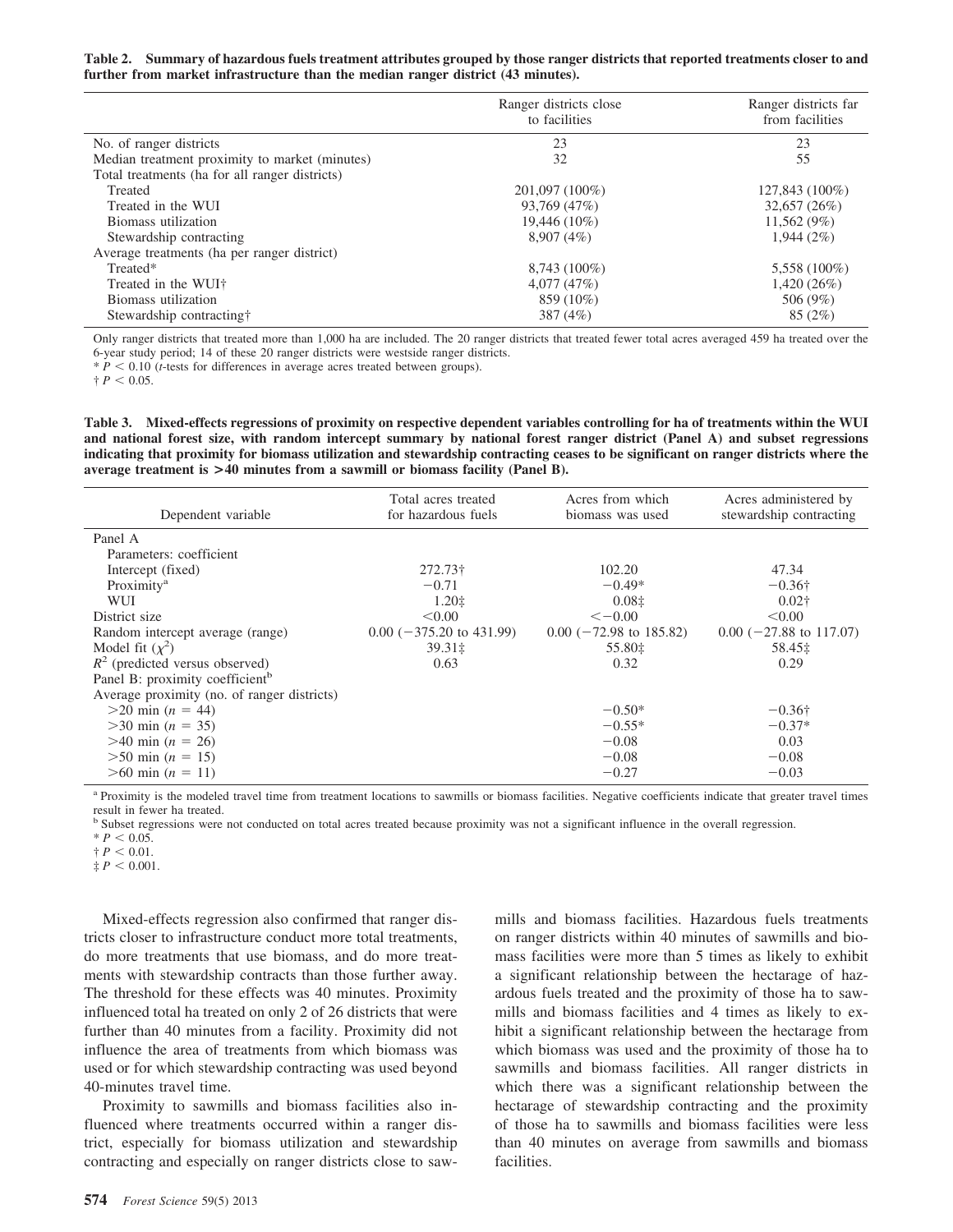**Table 4. Cross-tabulation results of the number of ranger districts within the 40-minute proximity threshold and the number for which the random proximity slope coefficient is significant.**

| Parameter                                                                               | Total hazardous<br>fuel treatments | Biomass utilization  | Stewardship contracting |
|-----------------------------------------------------------------------------------------|------------------------------------|----------------------|-------------------------|
| A. No. of ranger districts for which average<br>treatment proximity is less than 40 min | 20                                 | 20                   | 20                      |
| B. No. of ranger districts for which<br>proximity coefficient is significant            | 10                                 | 13                   |                         |
| Number of ranger districts meeting both<br>criteria A and B                             | 8                                  | 9                    | ┑                       |
| $\chi^2$ statistic                                                                      | $4.03*$                            | $4.55*$              | $10.36\dagger$          |
| Odds of significance for ranger districts $\leq 40$<br>$min(90\% \text{ CI})$           | $5.31(1.23 - 22.84)$               | $4.30(1.34 - 13.74)$ |                         |
| Odds of non-significance for ranger districts<br>$>40$ min (90% CI)                     | $2.56(0.91 - 7.14)$                | $2.13(1.04-4.36)$    | $1.54(1.17-2.01)$       |

Odds ratios significantly greater than 1 indicate that ranger districts within the 40-minute threshold from market infrastructure have a greater likelihood of being responsive to the influence of the market. CI, confidence interval.

 $* P < 0.05$  for Fisher's exact test of  $\chi^2$  probability.

 $\dagger P < 0.01$ .

The 40-minute proximity threshold equates to an approximate 40-km distance threshold. The 40-minute threshold finding should not be taken as generalizable, however; the specific threshold of this distance is likely to vary across regions and time, depending on treatment and transportation costs (Evans 2008), as well as on road speed, product value, subsidies, and other factors. A distance of 40 km is shorter than what others have indicated could be economically viable. Wu et al. (2011) indicated that certain logging systems could generate economically viable biomass utilization even at haul distances of up to about 70 km, and Jones et al. (2010) found that economic viability in some cases could extend beyond 128 km. Our finding of a 40-minute proximity threshold is the result of our assumed road network speeds. Although our road network travel speed assumptions oversimplify reality, they serve to identify the most efficient transportation routes. Furthermore, we did not examine biomass utilization volumes, which could affect the travel distance and time that is financially feasible. The key finding is that there are thresholds beyond which distance to infrastructure ceases to affect hazardous fuels reduction activities, and these thresholds can be calculated for particular places and circumstances. Future efforts to estimate the effect of proximity on treatment locations may more directly identify thresholds through the use of nonlinear models that asymptote at the point where the distance to a facility ceases to make the treatment economically viable.

Our analysis also suggests that the markets represented by sawmills and biomass facilities have the most potential to impact hazardous fuels management and biomass utilization on the forests they are most close to and that any market influence on hazardous fuels treatments is limited at longer distances. Furthermore, although the use of stewardship contracting is relatively rare, stewardship contracting is most common when nearby markets exist, allowing the goods produced from stewardship contracting to obtain their highest value. Although mostly common sense, these results have important implications for areas far from existing market infrastructure, i.e., distance matters.

Furthermore, our analysis suggests that wood products and biomass energy facilities that are distributed across the landscape rather than centralized will make it easier for forest managers to harness powers of the market in addressing the high costs of hazardous fuels treatments. Policy strategies that rely on adding value to the materials generated from these treatments are most likely to be successful if sawmills and biomass facilities are in sufficiently close proximity to the materials they are expected to use. The current distribution of sawmills and biomass facilities leaves much of the east side of Oregon and Washington too far away from markets to efficiently offset costs and add value to biomass generated from hazardous fuels treatments (Figure 1). Yet the dry, fire-adapted forests of the Pacific Northwest region east of the Cascade Range is where hazardous fuels management will continue to be a dominant issue into the future. A centralized system of sawmills and electrical generation facilities is not likely to be an economically or ecologically feasible approach to solving this problem (Kumar et al. 2003, 2008). In contrast, a network of multiple processing facilities strategically distributed across forest-based communities could be more effective for offsetting some of the costs of hazardous fuels treatments and increasing the number of acres treated and the frequency of biomass utilization from hazardous fuels reduction on Forest Service lands. Such facilities would need to be of a size and type appropriate to the local resource base and community.

The economic and market development barriers to biomass utilization are commonly cited challenges to making biomass utilization relevant in a hazardous fuels context (Aguilar and Garrett 2009, Becker et al. 2011a, Sundstrom et al. 2012). Policy incentives and the development of biomass utilization infrastructure have been identified as high priorities among national forest managers and staff, state foresters, and others (Aguilar and Garrett 2009, Sundstrom et al. 2012). Our findings offer one interpretation of why adding value to biomass generated from hazardous fuels treatments is a challenge: markets for the materials may have relatively little reach and that reach will probably shrink to the extent that it is influenced by increasing transportation costs (Jones et al. 2010). However, from these results, we also find guidance for addressing the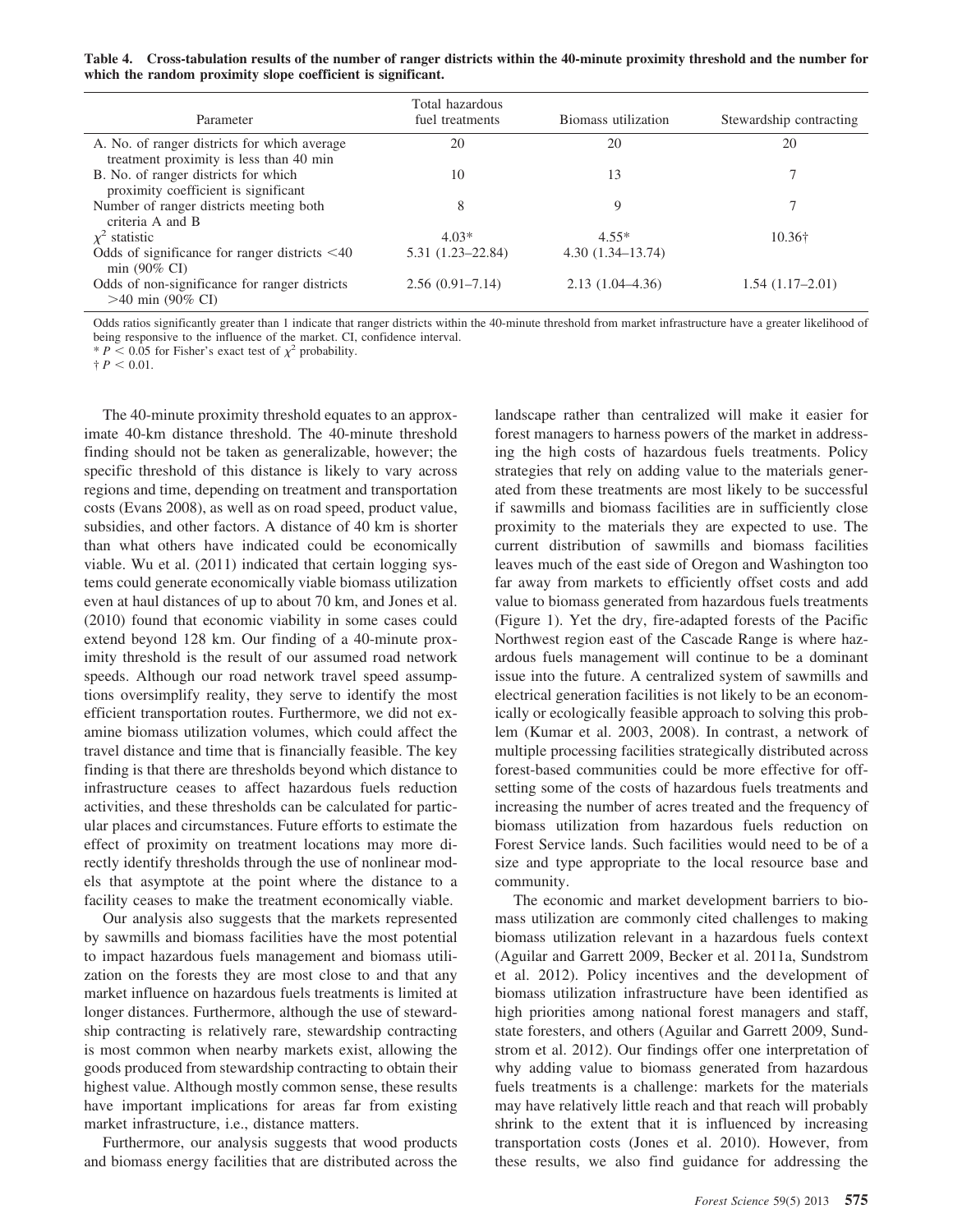problem through facilities that may be more feasible to site, finance, and develop in a distributed network at an appropriate scale and of a type suitable to local needs, assets, and annual volume of biomass supply that is available within a feasible transportation distance. For example, small- and medium-scale electrical generation (less than 15 mW), pellet production, and thermal energy facilities may feasibly address existing energy demands (Zerbe 2006, Daugherty and Fried 2007, Neary and Zieroth 2007). Schools, hospitals, and industrial processes are common applications where replacement of existing petroleum-based heating systems provides opportunities to substitute imported fuel sources with local ones that have the cobenefits of offsetting the cost of hazardous fuels treatments and promoting local community economic development (Becker and Viers 2007).

We also recognize several limitations in our analysis. We only examined hazardous fuels treatment completed by the Forest Service. Incorporation of treatments completed on other federally managed lands and those completed on state and private lands would paint a more comprehensive picture of the extent of hazardous fuels treatment across the landscape and how industry infrastructure influences where those treatments occur. We also had no temporal data on mill operations. Although our mill data set was compiled for those facilities that were open during the period of the study, there was no guarantee that those mills operated at full capacity and without shutdowns during the study period. Understanding facility capacity and operations would allow for more precise estimates of the influences of those facilities on hazardous fuel treatments. Finally, we were only able to examine the area treated but not the volumes of material treated or used. We know of no readily available data that would link treatment locations, areas, and volumes. Collecting and maintaining volume-based data that are linked spatially to treatment records would greatly enhance our understanding of the market's ability to influence the location of treatments, offset treatment costs, and facilitate treatment of a greater extent of the landscape.

#### **Conclusions**

In sum, this study finds that proximity to sawmills and biomass facilities has a significant influence on the number of acres treated for hazardous fuels reduction on national forest lands and on the number of acres treated in the WUI. It also finds that proximity to infrastructure increases biomass utilization from fuels treatments and use of stewardship contracting to accomplish treatments. There are thresholds beyond which distance to infrastructure ceases to affect hazardous fuels reduction activities, however; the threshold in this study was 40 minutes or about 40 km. This threshold is likely to vary by place and circumstance. These results confirm that distance to infrastructure matters for hazardous fuels reduction, that transportation costs are important as an economic constraint in the production of forest-based products and energy (Abbas et al. 2008, Becker et al. 2011, Wu et al. 2011), and that transportation costs are a critical factor bearing on the ability to harness market forces in hazardous fuels reduction. Our data do not draw from beyond Oregon and Washington, making our findings most applicable to

our study region. Nevertheless, we believe that the general pattern we found—that the influence of markets on hazardous fuels treatments diminishes with distance—is probably applicable elsewhere (Wu et al. 2011).

In Oregon and Washington, fuels reduction needs are greatest east of the Cascades; however, infrastructure is concentrated west of the Cascades, making it largely too far away to offset costs and add value to material generated from fuels treatments. If solving this problem by adding value to high-cost hazardous fuels treatments byproducts is an important policy goal, our results indicate that markets for wood products and biomass energy need to be developed in a distributed, rather than centralized, network across forest-based communities. Ideally, this network of facilities would be appropriately sited, scaled, and typed according to local environmental, social, and economic circumstances. Public policy that provides incentives for developing such a network of wood products and biomass utilization infrastructure could be an important contribution to an effective program of reducing wildfire risks across the western United States.

### *Endnotes*

- 1. Ranger districts are territorial subdivisions of national forests that constitute the smallest administrative decision unit on the National Forest System.
- 2. Readers interested in the full random intercept, random slope model results should contact the lead author.
- 3. We aggregated treatment types into two main categories: mechanical and prescribed fire. All treatments that used fire were captured in the prescribed fire category, including broadcast burning, pile burning, fire use, and others. All treatment that used human labor and human-operated equipment were included in the mechanical category, including thinning, mastication, chipping, lop and scatter, machine piling, and others. Undefined treatments and livestock grazing treatments were aggregated into a third category: other.

### **Literature Cited**

- ABBAS, D., D. ARNOSTI, D. CURRENT, AND M. DEMCHIK. 2008. *Harvesting fuel: Cutting costs and reducing forest fire hazards through biomass harvest.* Institute for Agriculture and Trade Policy, Minneapolis, MN.
- AGUILAR, F., AND H.E. GARRETT. 2009. Perspectives of woody biomass for energy: Survey of state foresters, state energy biomass contacts, and National Council of Forestry Association executives. *J. For.* 107(6):297–306.
- BARBOUR, J.R., J.S. FIRED, P.J. DAUGHTER, G. CHISTENSEN, AND R. FIGHT. 2008. Potential biomass logs from fire-hazard-reduction treatments in Southwest Oregon and Northern California. *For. Policy Econ.* 10:400 – 407.
- BECKER, D.R., AND J. VIERS. 2007. Matching the utilization of forest fuel reduction by-product to community development opportunities. P. 157–170 in *People, fire, and forests*, Daniels, T., M. Caroll, C. Moseley, and C. Reich (eds.). Oregon State University Press, Corvallis, OR.
- BECKER, D.R., D. LARDSON, AND E.C. LOWELL. 2009. Financial considerations of policy options to enhance biomass utilization for reducing wildfire hazards. *For. Policy Econ.* 11:628–635.
- BECKER, D.R., S. MCCAFFREY, D. ABBAS, K.E. HALVERSON, P. JAKES, AND C. MOSELEY. 2011a. Conventional wisdoms of woody biomass utilization on federal public lands. *J. For.* 109(4), 208 –218*.*
- BECKER, D.R., C. MOSELEY, AND C. LEE. 2011b. A supply chain analysis framework for assessing state-level woody biomass